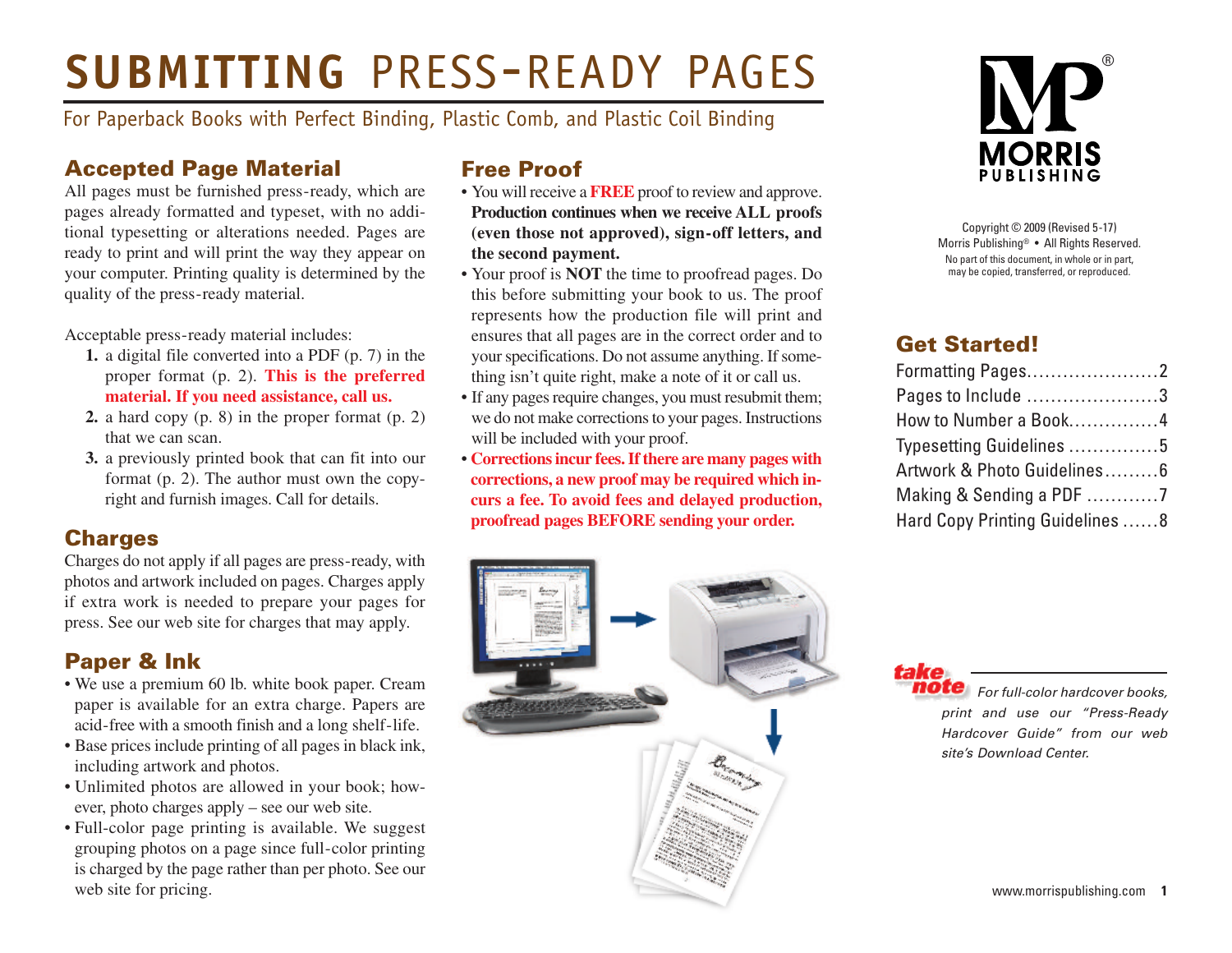



### **Formatting Pages**

After you finish editing and proofreading your manuscript, begin formatting your pages. Two page sizes are available:  $5 \frac{1}{2}$ " x  $8 \frac{1}{2}$ " and  $8 \frac{1}{2}$ " x 11". The image area for each page size is indicated in **Templates 1** and **2**.

- Body text, headers, footers, artwork, photos, and page numbers **must stay within the image area**. Anything outside the image area may get trimmed off. Use the correct template.
- **DO NOT assign a color to anything.** Keep all text, artwork, and photos in black unless photos are to be printed in full-color.
- Allow for blank pages in your numbering, even if page numbers are not printed on those pages.
- See p. 3 for pages to include.
- See p. 4 for placement of page numbers.
- See p. 5–6 for type and artwork guidelines.



**Template 1**

### **SUBMITTING** PRESS-READY PAGES



**Template 2**

### **51/2" x 81/2" Page Guidelines**

**Image area is 4 3/8"x 7 1/2" (4.375 x 7.5)**.

- Create pages  $8\frac{1}{2}$ " x 11" with top and bottom margins at  $1 \frac{3}{4}$ " (1.75) and left and right margins at  $2\frac{1}{16}$  (2.07). Keep all copy within the image area. See **Template 1** above.
	- **•** A different template may be used as long as the actual image area is **43/8" x 71/2" (4.375 x 7.5)**.

### **81/2" x 11" Page Guidelines**

### **Image area is 7 3/8" x 10" (7.375 x 10)**.

- Create pages  $8\frac{1}{2}$ " x 11" with top and bottom margins at  $\frac{1}{2}$ " (.5) and left and right margins at  $\frac{9}{16}$ " (.56). Keep all copy within the image area. See **Template 2** above.
	- **•** A different template may be used as long as the actual image area is **7 3/8" x 10" (7.375 x 10)**.



*To assist you, use one of the templates on our web site's Download Center. Our templates have the correct margins, so your text may reflow if you copy/paste it from a document with different margins. Make page adjustments as needed; ensure margins are accurate so your book prints correctly.*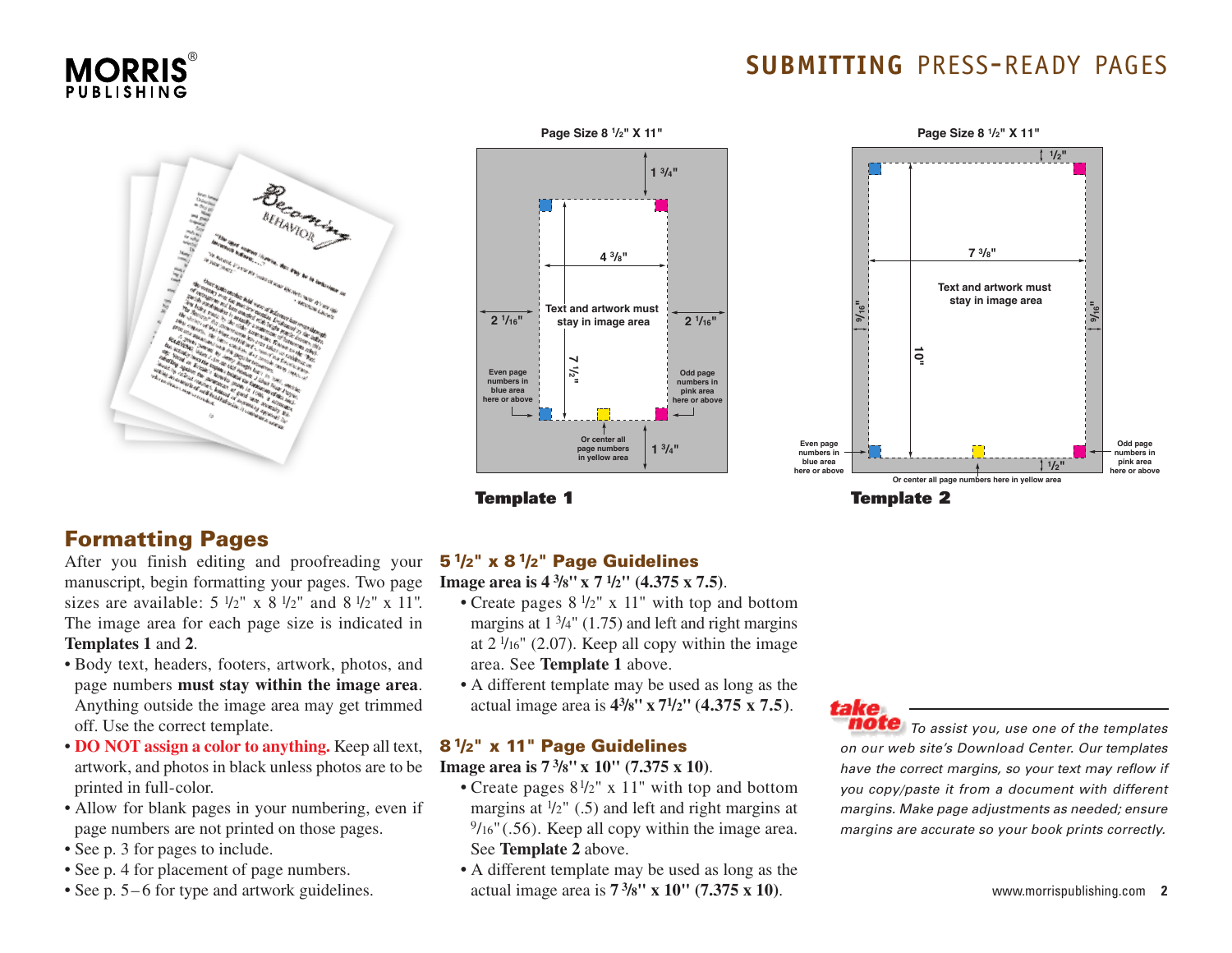

### **SUBMITTING** PRESS-READY PAGES



### **Pages to Include**

Certain pages should be included in your book. Take this into consideration when arranging the order of your pages and figuring the total page count. Be sure to include title page, copyright page, table of contents, endnotes, index, photo or art pages, blank pages, and any other pages in your final page count.

### **Page 1 ~ Title Page**

The first page must be your *title page,* which typically includes the title, subtitle, and author's name. Optional items include editors or other contributors, opening lines about the book, or an illustration or photo. This information could also be listed on page 2 of your book.



### **Page 2 ~ Copyright Page**

Page 2 is reserved for *copyright information*. Include "Copyright  $\mathbb{O}$ ," followed by the year and name of the copyright owner. "All Rights Reserved" protects all book rights.

> Copyright © 2017 John Doe All Rights Reserved.

If you are filing for an ISBN and/or Library of Congress Control Number, they must also appear on this page.

The copyright page may also include other contributors, such as editors, illustrators, or writers. You may include reference to print run, quantity, and date (e.g., First printing • 1,000 copies • January 2017).

Listing the printer on the copyright page is an industry standard; therefore, we will include "Printed in the USA by Morris Publishing" and list our address, phone number, and web address.

#### **Other Pages**

A mail-order page in the back of your book will give buyers an easy way to order your book. Include it as part of your press-ready pages, or we can typeset it for an extra charge.

If any pages need to be blank, then include blank pages in your document. Allow for blank pages in your page numbering. Blank pages must be included in your total page count and will be charged.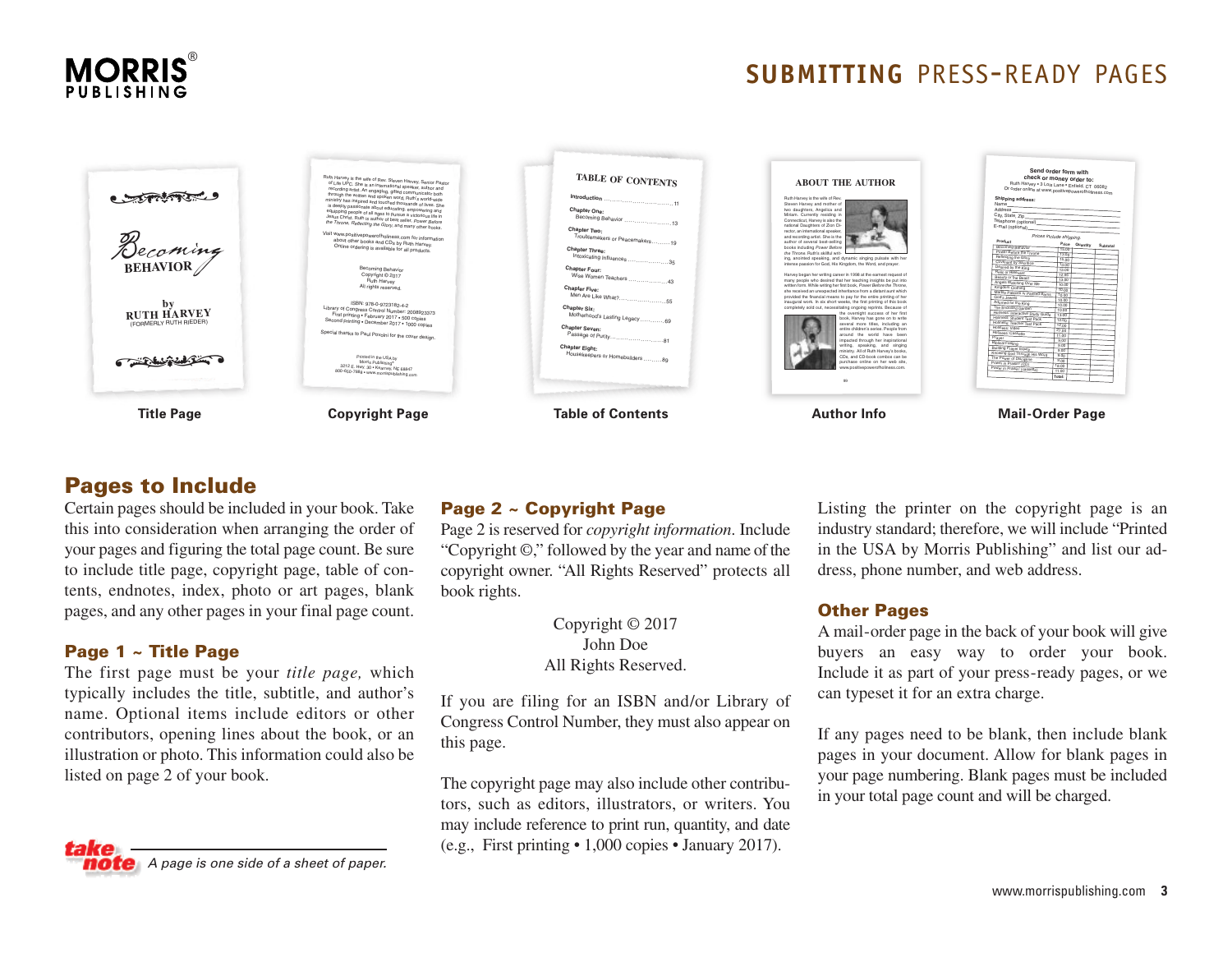## **MORRIS**®

### **SUBMITTING** PRESS-READY PAGES

### **How to Number a Book**

- Page 1 should always be a right-hand page.
- Do you want chapters to always start on a righthand page? If so, you may need to add a blank page at the end of chapters.
- Allow for any blank pages in your numbering, even if page numbers are not printed on those pages.

#### **Page Number Placement**

- Odd page numbers are printed on the top or bottom outside (right) corner of right-hand pages. See pink areas on **Templates 1** and **2** (p. 2).
- Even page numbers are printed on the top or bottom outside (left) corner of left-hand pages. See blue areas on **Templates 1** and **2** (p. 2).
- All page numbers can be centered on the bottom of each page. See yellow areas on **Templates 1** and **2**. Center within the **actual image area**, NOT the entire width of the page (p. 2).
- Be consistent with placement.
- Set header/footer margins at  $1\frac{3}{4}$ " (1.75), so page numbers are within correct margins for 5 $\frac{1}{2}$ " x 8 $\frac{1}{2}$ " pages. For 8 $\frac{1}{2}$ " x 11" pages, set margins at  $\frac{1}{2}$ " (.5).



**Page numbers on outside top corners MICOMING REHAVIOR** TROUBLEMAKERS OR TEACUMAKERS. "The words of a telephones are as weards, and behavior can would have can also as a charch, a marriage, alice, ity go down into the international patch of the Il Contabian: 10.5 tells us haw to deal with das sort a both. Business the and a striked beart on the a positivel contrast with allow draw. He that<br>hored durinolity with his lips, and layed up, denote within this,<br> $\sim 0.66$  . In approach finite Casting down beaginations, and every tight<br>shows that endeds med against the involvinge TEQUELEMAKERS OR PEACEMAKERS **TOR** of first, and beholve has contribe more bettere han not for them are seven abondan-<br>hoes in his heart. Where heaved is co-med by though to the obviouse of Circle." behavior can would have to a heric, a chards, a marriage, a big. Michaels are as results, and North, Newtobelinger shall be theired before Further instruction is found in Janes: 1:19-20: the the increment made of the Il Conjobiano 10:5 wills us have to deal with this cost of behavior Su choic congregator." (Provolu 26:22-26). be and a vecked heart are like Whenhoe an information that many own: Casing show exaginations and many high tried with aliver about. He they "A lying tengar katali doser dat em afficiel by by smill as heart along to annual, along to severalin the state for the state of the state there that exclude the V restrict the love below and a flatering worth resoluth run for the work of man workeds not the rightwart-Not: when he speeded fort If God, and bringing two copilings many (Franchi 26-28). arts of their the there are some character-Sungly to the obtaining of Christ. **When hand is comed in** As we can see from the preceding vertex, every aspect of our lives is affected by what connected of our months. The quality Corso Mather mails the following wike channelies concerning inhour staff by ahered higher Parther instruction is found in James 1:19-20; the biblical impaction. Wen are born with two eyes but with maker" (Frynyls 28:11-20). of our lives and relationships is either unhanced or proded by the on traces, that they now see twice as much as they co-Winners an Intend Instead International power of our words. In one fell swoop, we can atterly dental ský dou dočov affecté h While passing those procepts, another little judicious, poetic made to bear, now to speak, now to turants "tin fritton france group ish others with a wreching bull called the tongue. Depending on powerb ceives in my mind: for the weak of more sentiate pat the maintainboy we wisid this powerful tool of communication, it become and of God? other a weapon of war or a producer of peace. Our words can A who old out an in on out build up or tear down, whily at destray, create life or introduce death. All with the ellp of the negative the tearing of  $\mathbb R$ . The literal Grack word for  $f(\hat{\mathbf{z}})$  concrete is diabeles, hyperceding verse), every expect of our<br>securities can of our months. The quality hypers wither enhanced or credied by the Coises Mathermale the following whe observation concerning this biblioni injunction. This are been with two eyes for with an impact that they may we refer as much as they may The more he was the last he spous The lass he spoke, the wore he beard<br>Hilly can't use he more like that whe old blod? one fell swoop, we can atterly denot.<br>ta half called the songue. Depending on actions "vates, devil, standard;" Post admostrated the women While penning these precepts, mother hitle pathernal, prefix proved<br>brokes in my mind: not to become accessivey like satar, who is identified as "the accessive of our brainer" in Revolution [2:10, This verse further A person who is models to control his or her control<br>mission will suffer in svery other area of life. Solicitor whetly warred fial tech of communication, it becomes value that it is his distribution) provides to accuse us before our  $\alpha$  a probably of prace. Our words are  $d\beta\gamma$  or destroy, once<br>a life or introduce  $d$  the ranges or the initing of<br>  $\mathbb R$ as in Proverty 20:20: A wire ald out not in an eak. God day and right. Because of a woman's fertile integionfun The more in san, the bas by spoke<br>The last by spoke, the more he based how easy it often becomes to get estaglis ap in the victims cycle South Son a man Soit is hony in the words? of goosp, making false accominent and believing imaginary consists which do not even exist. This can of unbecoming wed for foire covered is diabelos.<br>andered Paul admosided the women there is now hope of a find than of him." Why can't we be more that heat why old him?" y like satur, who is identified as "the A parcent who is unable to control his or her continuation for a Revelation, 12-10. This wave factors will infikr in every other area of Mc. Solemnu whely warned as in Prevents  $38.2\%$ santo that it is his diabolical pouries to accuse us before our God day and right. Because of a woman's fertile imagination. inno case it often becomes to set causel that in the a "Setti (hon a mac hal is busy in his words).<br>Since is now how of a fact that of hot " goodp, realing take acquaints and believing tinaginary securitos which do not even exist. This see, of unbecoming **BECOMING BEHAVIOR TROUBLEMAKERS OR PEACEMAKERS Page numbers centered** The words of a subdeger are at woman, and behavior can wreak hower in a home, a church, a marriage, a life. they go shown has him bouncested parts of the<br>hells Runding lips and a miched lower over like If Corinthons 10th others have to deal with this sort of behavior **on bottom of pages** a nazzlevel covered with what doesn like their Certas dove inconsider, and ever kish care and the property of the control of the state of the control of the control of the control of the control of the control of the control of the control of the control of the control of the control of the control of the hands dimention with its tips, and levels up<br>Sount-railing him, when in speakels fire believe him not. for these are seven abundanslow is his heart. Whose hannel is contrast by Forther instruction in found in Junes 1:13-20; detect, his vectorisees ahelt be revend before An whole cooperpation" (Protective 36:22-26). "Photogloric, any helphoed burnlesses, het morey energy "A hitey move hards there that are affirmed in be awill to hear, since to remain rime to terrath. pe the tending was to chain, new to tend.<br>In the tending was to chain as the rightness it; and a finiteleg month workers rain *If you want blank pages be-*(Perceix 26-28). As we one see from the preceding verses, every expect of our lines is affinent by what corros out of our meaning. The quality Cation Multer made the following whe observation enseming:<br>This hiblical injectation, "Mectare been with two syst but with *tween sections or chapters, include them* of our lives and relationships is either enhanced or creded by the not means, that they may use rules as much as they say! power of our weak. In one fell swoop, we can utlerly denot-<br>ish others with a wracking hall adiabilitating as Depending on While penning these precepts, another hitle judicious, poetic *with page numbers in position. Page* proveds echoes in text month. how we wisid this powerful and of communication, it becomes cities a vespon of ver or a position of power. Our words can *numbers can be placed in three areas:* A total AM out her in an oak build up at teachborn, with or destox, coverelide or introduce. The team he run, the lear in spake. death. All with the dip of the tangen or the taxing of it.<br>The literal Greek word for fatter accuracy in diabatos, The fest tie spale, the more he hount<br>Thy contrare be more the star who out blod? *1) centered at the bottom of each page,* mic metal veces work for getal encourage in quasiess,<br>incumplicating "status devel, admitstrate" Paul status sources.<br>not to become accusations like varies who is developed at the not to become accusatory. Size satus, who is absorbined at "the accusation" in Revolution 12:10. This years further A person who is unable to control his or her communication *2) on the outside top edge of each page,* will suffer in every other and of life. Solemne wisely warned vision that it is his chabalonal practice to needed an before our as in Proverby 29:20: Soul day and right. Because of a woman's brick analyzerious.<br>Soul day and right. Because of a woman's brick analyzerious. *3) on the outside bottom of each page.* Seem there is owner that is increasing his month? of genery, making false accounters and believing imaginary<br>securities which do not even exist. This was of unbecoming there is snow inpe of a feel than of Nov." **Page numbers on outside bottom corners**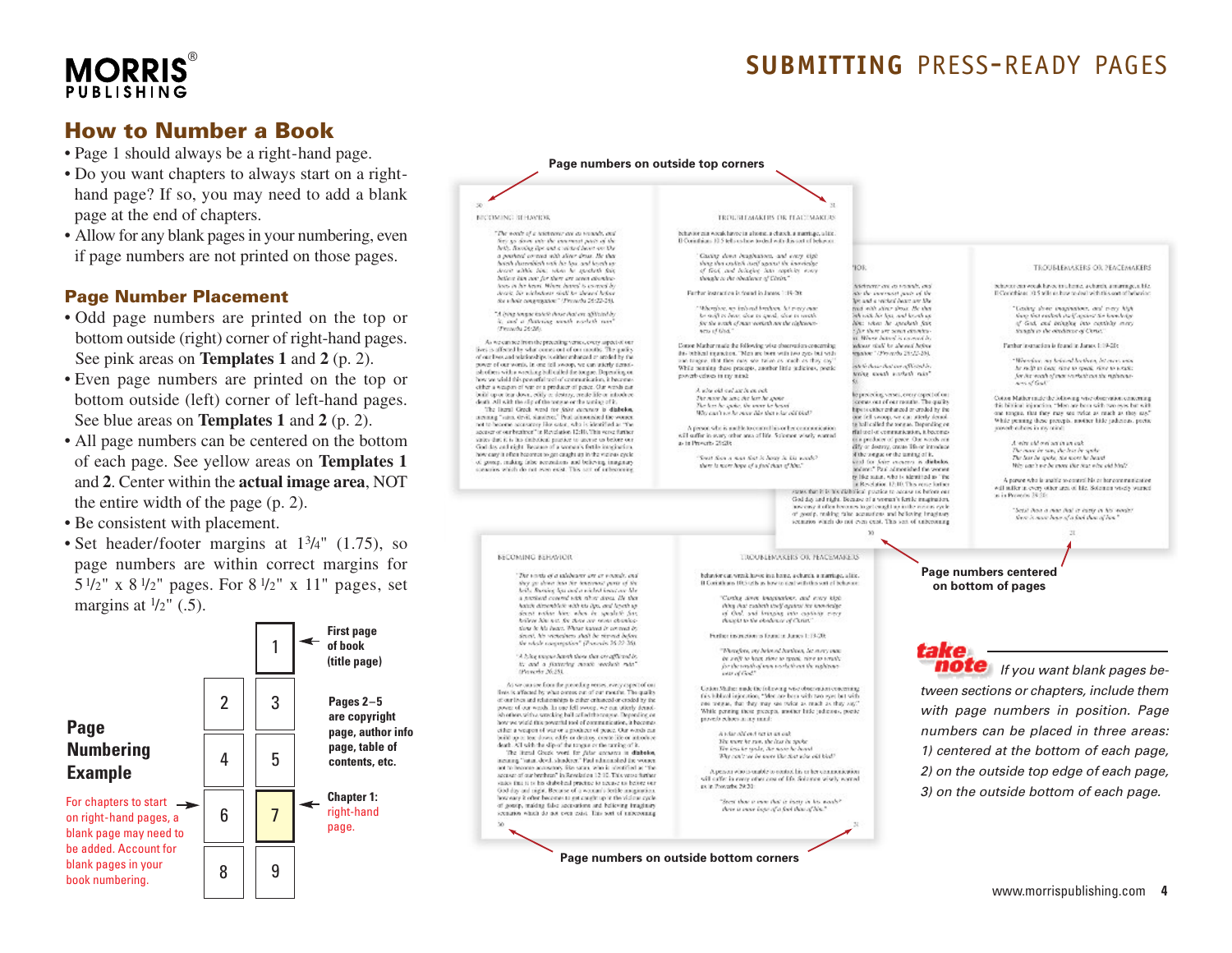## **MORRIS**

## SUBMITTING PRESS-READY PAGES

### **Typesetting Guidelines**

- Make a list of typesetting rules for using boldface, italic, centering text, etc. Be consistent for professional results. (A)
- Justify body text for a professional look. (B)
- Add emphasis with bold or italic text. Do not underline text. Italic text is best limited to a few words or one sentence. Don't overuse it.
- Set body text in 11 to 13 point type. Text smaller than 11 point should be limited to captions or small bodies of text. Set chapter titles and subtitles in a larger point size than the body. (C)
- Suggested body fonts include:

| Times    | New Century Schoolbook |
|----------|------------------------|
| Palatino | Goudy                  |
| Optima   | Caslon                 |
| Garamond |                        |

- **DO NOT** use too many typestyles. Use one typeface for the body and the same or a different typeface in a larger point size for headings and subheadings.
- **DO NOT** put screened images or boxes behind type or use screened (gray) type. (D, E)
- **DO NOT** use black boxes, bars, or lines exceeding 2" in width or height or areas with reversed type. They are difficult to print with consistent ink coverage.
- **DO NOT** use script fonts in all caps as they are difficult to read. Only use in upper/lowercase. (F)
- **DO NOT** use typestyles with very fine lines. They may not print well.
- **DO NOT** leave widows (a single word on one line by itself at the end of a paragraph).

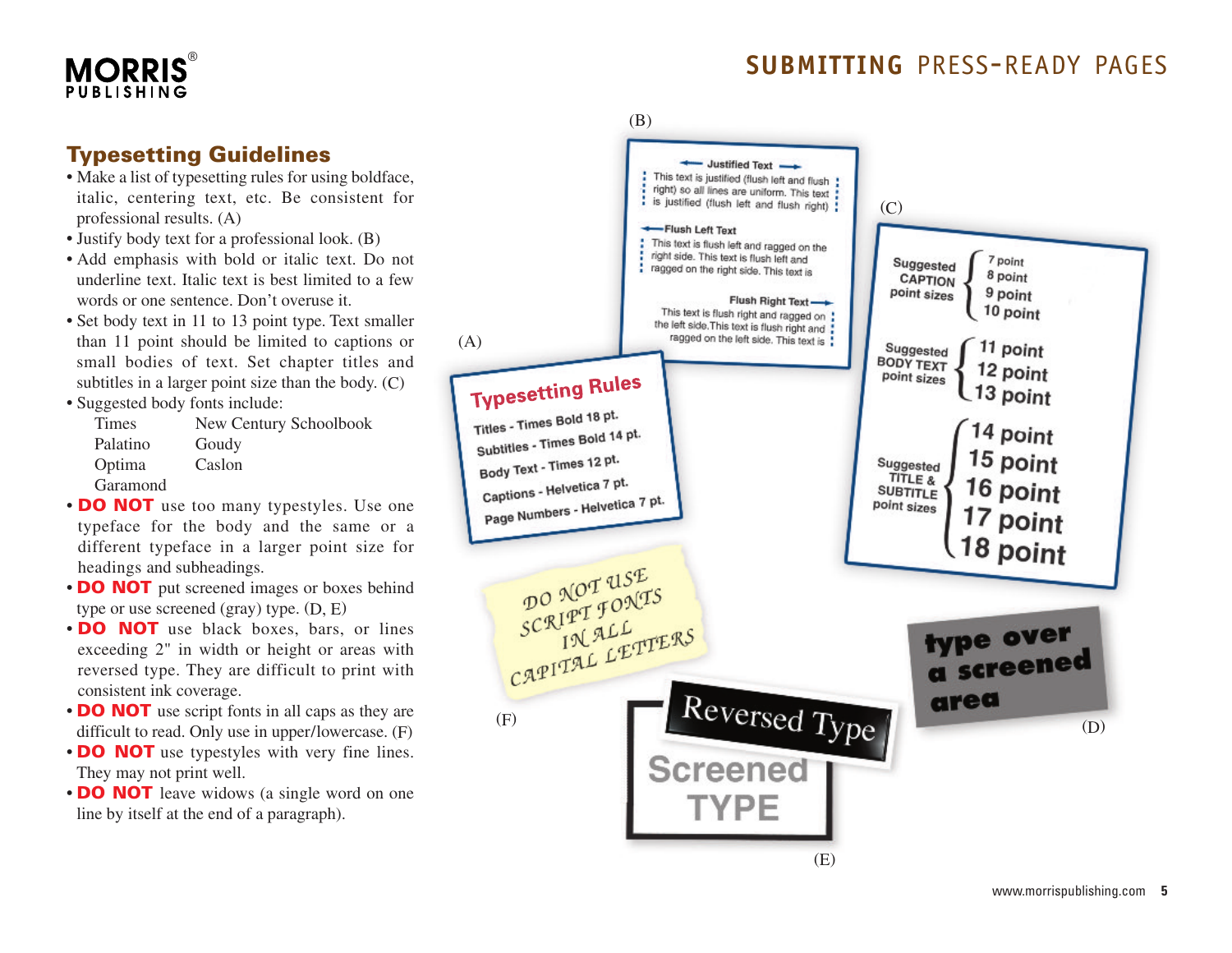

### **Artwork & Photo Guidelines**

Follow these guidelines for quality artwork or photos. If sending a PDF file (p. 7), images should be placed directly in the file within the margins on p. 2.

### **Images for Best Results**

- **•** Use line art (A), which are sharp drawings made only from black lines (no color), and do not contain grays or screens (B). Avoid penciled images.
- Select photos with high contrast and few large areas of solid black.
- Color images cost extra. If you don't want to pay for color pages, convert images to black or grayscale.
- We recommend not using clip art found on the Internet or from your desktop publishing program. Most look unprofessional in a published book.
- **• DO NOT** use solid black boxes, black bars, or artwork with large solid black areas.
- **• DO NOT** use photocopied artwork or photos in the form of negatives, halftones, Polaroid™ prints, newspaper or magazine photos, or photos from a color or black/white copier or desktop printer.

### **Submitting Quality Digital Images**

- For more details, see *Digital Image Specifications* from our web site's Download Center.
- To maintain highest print quality for photos and artwork with screens, resolution should be 300 ppi (pixels per inch). We will accept images at 150 ppi which are medium quality. See *Digital Image Specifications* to determine pixels in your images and the maximum size they can be safely printed.
- For black/white artwork with screens (not recommended – use line art) and photos to be printed in black ink, save in grayscale mode as a TIFF or EPS.
- Scan black/white line art at 600 ppi; save as a TIFF.
- For photos or artwork to be printed in full-color, save in CMYK mode (not RGB) as an EPS. Convert RGB files to CMYK mode. If you don't know how to do this, we will adjust. Keep in mind, changing modes can slightly adjust colors.
- Be cautious using web images. All are RGB files and many are only 72 ppi which print poorly. Low resolution images cannot be resaved to 300 ppi.
- You may want to modify the brightness, contrast, and color in a photo-editing program. We cannot be responsible for photo quality since we do not make alterations to images you provide.
- Artwork and photos should be scanned and saved at the size they will be used on your pages. Enlarging images once they have been inserted into the document will affect resolution (ppi).
- All images must be linked to your document. Broken links will cause problems in your PDF.
- If digital images cannot be placed into your document, send them to us and we will insert them; you must allow space for them on pages (C). This will incur an extra charge – see prices on our web site.

### **Submitting Hard Copy Images**

- If submitting hard copy pages (p. 8), do **NOT** include photos or images with screens on pages. We must scan them, so keep them separate. Send originals, **NOT** photocopies.You may also send digital images that we can position on your hard copy pages. Provide instructions and allow space for them (C). We cannot reflow text on a hard copy.
- If submitting a PDF and you need photos scanned and placed on pages, we can assist you. Provide instructions and allow space for them (C).
- Scanning and placing images on pages incurs an extra charge – see prices on our web site.
- Place line art on hard copy pages (A).

### take

*DO NOT use copyrighted images without a signed release from the copyright owner. Unless you use royalty-free images, you own the images, or you paid someone to create images for your book, consider all images copyrighted. This can include any images from a web site, book, magazine, newspaper, greeting card, postcards, etc. We will not print professional photos without permission from the photographer. You may print a Release Form from our web site's Download Center.*



www.morrispublishing.com **6**

### **SUBMITTING** PRESS-READY PAGES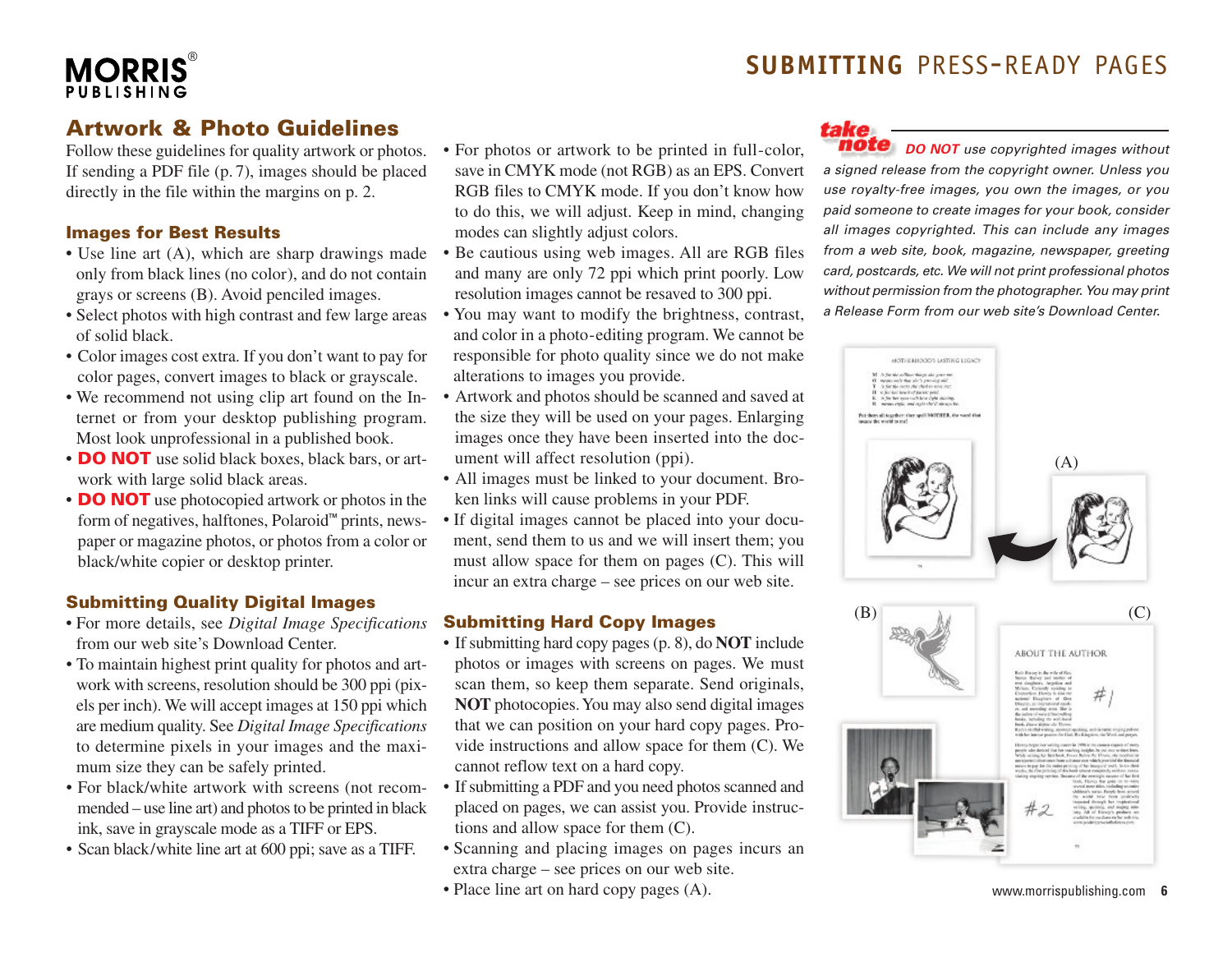

### **Making & Sending a PDF**

A PDF (Portable Document Format) captures document text, fonts, and images, making it unnecessary to submit fonts and images. A PDF looks the same on a Mac or PC, no matter if pages are created with Microsoft ®Word,InDesign®, Publisher®, etc. PDFs will print the same way they look on your screen, which results in the best print quality. Content is "locked" on a page; therefore, it is very important that pages are built with correct margins, content, and page numbers (p. 2–4). Changes cannot be made to a PDF.

#### **Document Guidelines**

- Your document file name should be your book title.
- All pages of the book must be in ONE file. **DO NOT** place chapters or pages in separate files. If pages or chapters are separate, combine them into one document before generating the PDF.
- When all pages are done, carefully proof them. Submitting changes on the proof we send you will only cause delays and fees.
- Save a Microsoft Word® file as a PDF; under "**File**" choose "**Save As Adobe PDF**."
- QuarkXPress®, InDesign®, or Microsoft Publisher ® files must also be converted into a PDF. Check your software manual.
- Fonts do not need to be sent to us because they will be embedded into your PDF, *as long as you have fonts on (open) when you make your PDF*.

### **Checking Reflow & Images in a PDF**

**Carefully proof your PDF to ensure all pages and fonts look accurate.** Make sure text has not reflowed, which is caused by fonts defaulting to another font.

• Check all photos and other images in your PDF to make sure they are clear and sharp. Unlinked images will be blurry and print poorly. See p. 6 for guidelines on best image quality.

#### **Why does text reflow happen?**

- If you manage your computer fonts with an application such as Extensis Suitcase®, be sure all fonts in your document are open when the PDF is created. Otherwise, default fonts will be substituted, causing text to reflow.
- Fonts in art files must be converted to outlines in the application in which they were created, or they must be open when the PDF is created.

### **Sending Your PDF Send your PDF one of three ways:**

- 1. Use the "Upload Files" system on our web site.
- 2. E-mail it to publish@morrispublishing.com.
- 

3. Save to a CD or flash drive; send with your order.

You will also need to submit your *Book Order Form*, payment, and cover material. We will begin processing your order when all necessary items are received.

It's best to make your own PDF and then send it to us. If you are struggling to make a PDF, you can use our "Upload Files" system on our web site which automatically converts many file types into a PDF.

If you cannot convert a file into a PDF, press-ready hard copy pages are accepted, but more time is needed to scan pages and print quality will not be as sharp. Refer to p. 8 to print a quality hard copy.

### take

*What is text reflow? Fonts that are not loaded properly may get substituted, causing pages to not start or end with the correct content. Check your PDF pages carefully for reflow and re-PDF your file, if needed.*

*If you cannot convert a file into a PDF, press-ready hard copy pages are accepted. See next page.*

|                                                                                                                                                                                                                                                                                                                                                  | <b>Upload My Files</b>              |
|--------------------------------------------------------------------------------------------------------------------------------------------------------------------------------------------------------------------------------------------------------------------------------------------------------------------------------------------------|-------------------------------------|
| Please provide your Order or Quate<br>number, if available. All other fields<br>are required as we can match your<br>file to your order.<br><b>Custom Material</b><br>To ensure custom material is<br>accurate, please follow our<br>templates and specifications for<br>interior pages, covers, full-color<br>hardcovers, and global mages. For | Order or Quate Number               |
|                                                                                                                                                                                                                                                                                                                                                  | Narras                              |
|                                                                                                                                                                                                                                                                                                                                                  | <b>Address</b>                      |
|                                                                                                                                                                                                                                                                                                                                                  |                                     |
|                                                                                                                                                                                                                                                                                                                                                  | City                                |
| interior pages, we prefer a high-res<br>PDF file with embedded forts and                                                                                                                                                                                                                                                                         | <b>State</b>                        |
| artwork.                                                                                                                                                                                                                                                                                                                                         | Select a State<br>÷.                |
|                                                                                                                                                                                                                                                                                                                                                  | Zp                                  |
|                                                                                                                                                                                                                                                                                                                                                  | <b>Your Phone</b>                   |
|                                                                                                                                                                                                                                                                                                                                                  | <b>Your E-mail</b>                  |
|                                                                                                                                                                                                                                                                                                                                                  | Next                                |
|                                                                                                                                                                                                                                                                                                                                                  | Becoming<br>Behavior<br>Ruth Harvey |